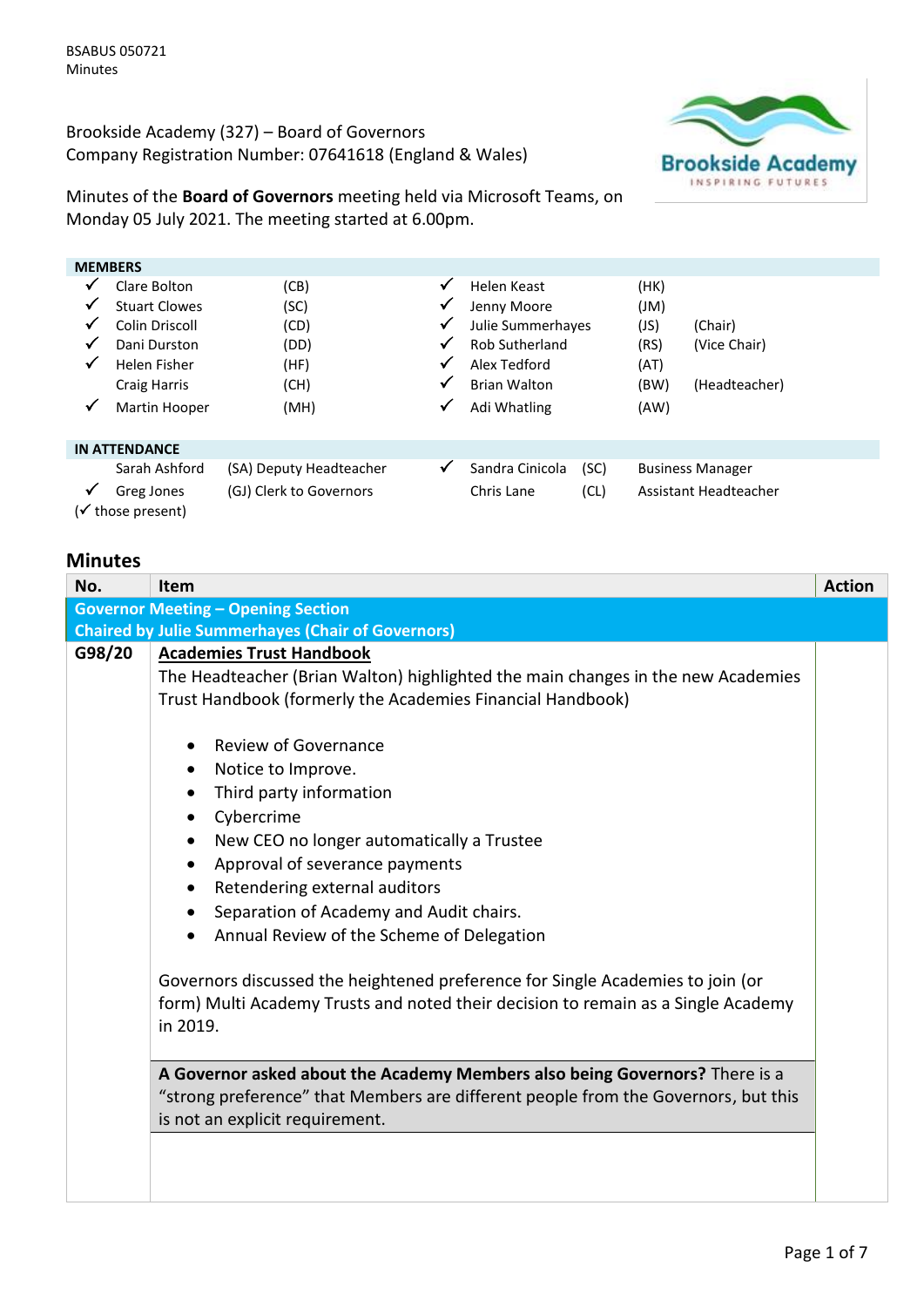## BSABUS 050721

| No.     | Item                                                                                                                                                                                                                                                                           | <b>Action</b> |
|---------|--------------------------------------------------------------------------------------------------------------------------------------------------------------------------------------------------------------------------------------------------------------------------------|---------------|
| G99/20  | <b>Welcome</b>                                                                                                                                                                                                                                                                 |               |
|         | The chair welcomed everyone to the meeting.                                                                                                                                                                                                                                    |               |
|         | a) Apologies for absence<br>Apologies were accepted from Craig Harris.                                                                                                                                                                                                         |               |
|         | The Clerk advised that with 13 of the 14 Governors present the meeting was<br>quorate.                                                                                                                                                                                         |               |
|         | b) Declarations of Interest<br>Rob Sutherland - Business Manager at Crispin School.                                                                                                                                                                                            |               |
| G100/20 | <b>Headteachers Report</b>                                                                                                                                                                                                                                                     |               |
|         | a) Headteachers report<br>The headteacher highlighted the main points of the report circulated with the<br>papers for this meeting.                                                                                                                                            |               |
|         | Covid-19 update - There was a confirmed positive PCR test of a member<br>of the Nursery staff over the weekend. Other members of staff have been<br>required to isolate. The Nursery is closed until 12 <sup>th</sup> July.                                                    |               |
|         | There has been a 2 <sup>nd</sup> positive test today and there are 20 members of staff<br>isolating. Other staff are under huge pressure and the sports day and trips<br>are at risk.                                                                                          |               |
|         | Governors discussed the fact that staff have been "pinged" by the Track<br>and Trace App when their phones are in adjacent lockers during the<br>school day.                                                                                                                   |               |
|         | Governors discussed the experiences in other schools, workplaces and<br>recommended that staff should turn off "Track and Trace" while in the<br>school.                                                                                                                       |               |
|         | A Governor asked about changes in the requirement to isolate bubbles?<br>The school has always followed the advice of Public Health England. The<br>Government have hinted at changes to the advice, but there has been<br>nothing yet, and not expected until September 2021. |               |
|         | It was also noted that schools remain responsible for contact tracing<br>during the first 6 days of the summer holiday.                                                                                                                                                        |               |
|         | School Improvement Partner - The School Improvement Partner has<br>given the school a positive report.                                                                                                                                                                         |               |
|         |                                                                                                                                                                                                                                                                                |               |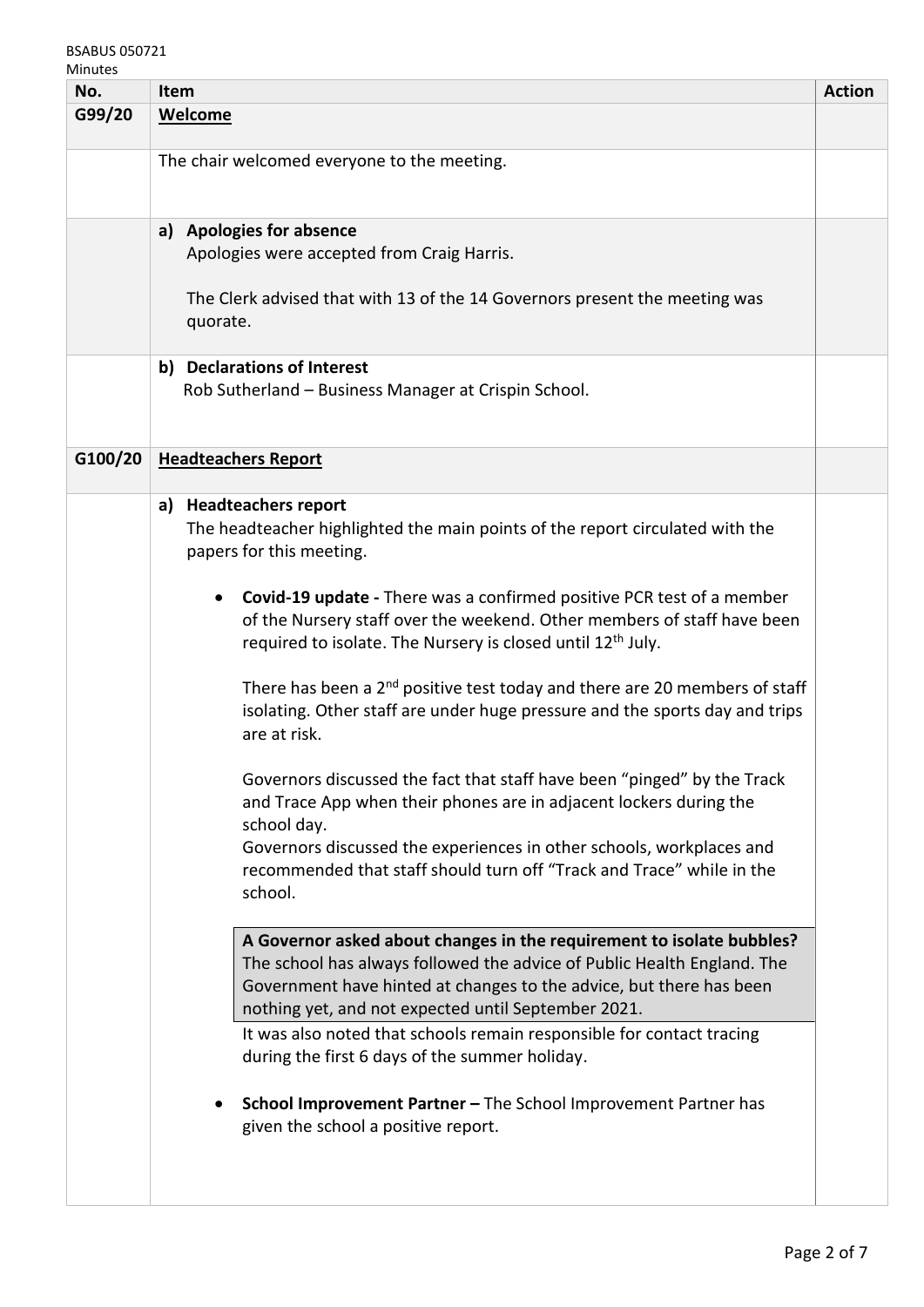| <b>BSABUS 050721</b><br>Minutes |                                                                                                                                                                                                                                                                                                                                                                                                                                                                                     |               |
|---------------------------------|-------------------------------------------------------------------------------------------------------------------------------------------------------------------------------------------------------------------------------------------------------------------------------------------------------------------------------------------------------------------------------------------------------------------------------------------------------------------------------------|---------------|
| No.                             | Item                                                                                                                                                                                                                                                                                                                                                                                                                                                                                | <b>Action</b> |
|                                 |                                                                                                                                                                                                                                                                                                                                                                                                                                                                                     |               |
| <b>Business Section</b>         |                                                                                                                                                                                                                                                                                                                                                                                                                                                                                     |               |
|                                 | <b>Chaired by Rob Sutherland (Business Lead)</b>                                                                                                                                                                                                                                                                                                                                                                                                                                    |               |
| <b>BUS</b>                      | <b>Finances</b>                                                                                                                                                                                                                                                                                                                                                                                                                                                                     |               |
| 20/20                           | a) Month 9 financial update                                                                                                                                                                                                                                                                                                                                                                                                                                                         |               |
|                                 | The Business Manager (Sandra Cinicola) highlighted the main points of the Month<br>9 report circulated with the papers for this meeting.                                                                                                                                                                                                                                                                                                                                            |               |
|                                 | There is a predicted £286k overspend this year; the majority of which is<br>capital expenditure from reserves.<br>New toilets; split 1 classroom into 2 in Specialist; Emergency drainage                                                                                                                                                                                                                                                                                           |               |
|                                 | work.                                                                                                                                                                                                                                                                                                                                                                                                                                                                               |               |
|                                 | The Condition Improvement Fund (CIF) bid for the drainage work failed by<br>1 point. Futures 4 Somerset have appealed against the decision as the bid<br>did include a condition report. The £86k will be expended from reserves if<br>the appeal is not successful.                                                                                                                                                                                                                |               |
|                                 | The take-up of school meals has been less than the original estimate after<br>children returned following the Covid-19 lockdown.                                                                                                                                                                                                                                                                                                                                                    |               |
|                                 | The deficit is reducing in the Nursery but again this has been impacted by<br>the Covid-19 lockdown.                                                                                                                                                                                                                                                                                                                                                                                |               |
| <b>BUS</b><br>21/20             | <b>Child Protection</b>                                                                                                                                                                                                                                                                                                                                                                                                                                                             |               |
|                                 | a) Budget 2021/22<br>The Business Manager (Sandra Cinicola) highlighted the main points of the<br>2021/22 Budget circulated with the papers for this meeting.                                                                                                                                                                                                                                                                                                                       |               |
|                                 | Mainstream – surplus of £103k with no recharge to Specialist Provision<br>Specialist Provision - deficit of £30k due to the unknown funding for the<br>$\bullet$<br>additional 7 pupils. Capacity has been increased to 50 pupils and the<br>budget only includes the basic funding with no top-up.<br>It was noted that 7 band 4 pupils would bring in an extra £80k of funding.<br>Extended Schools - surplus of £24k<br>Catering - surplus of £644<br>Lettings - surplus of £11k |               |

| • Nursery – there is always a deficit at the start if the year until numbers / |
|--------------------------------------------------------------------------------|
| fees become more certain through the year. Numbers are good for                |
| September 2021 and there are a number of children with Complex needs           |
| that the Nursery does not receive any additional funding for.                  |

Trustees noted that the overall budget surplus of £80k will be on top of the trust reserves of £320k. These will be depleted by the capital works being carried out.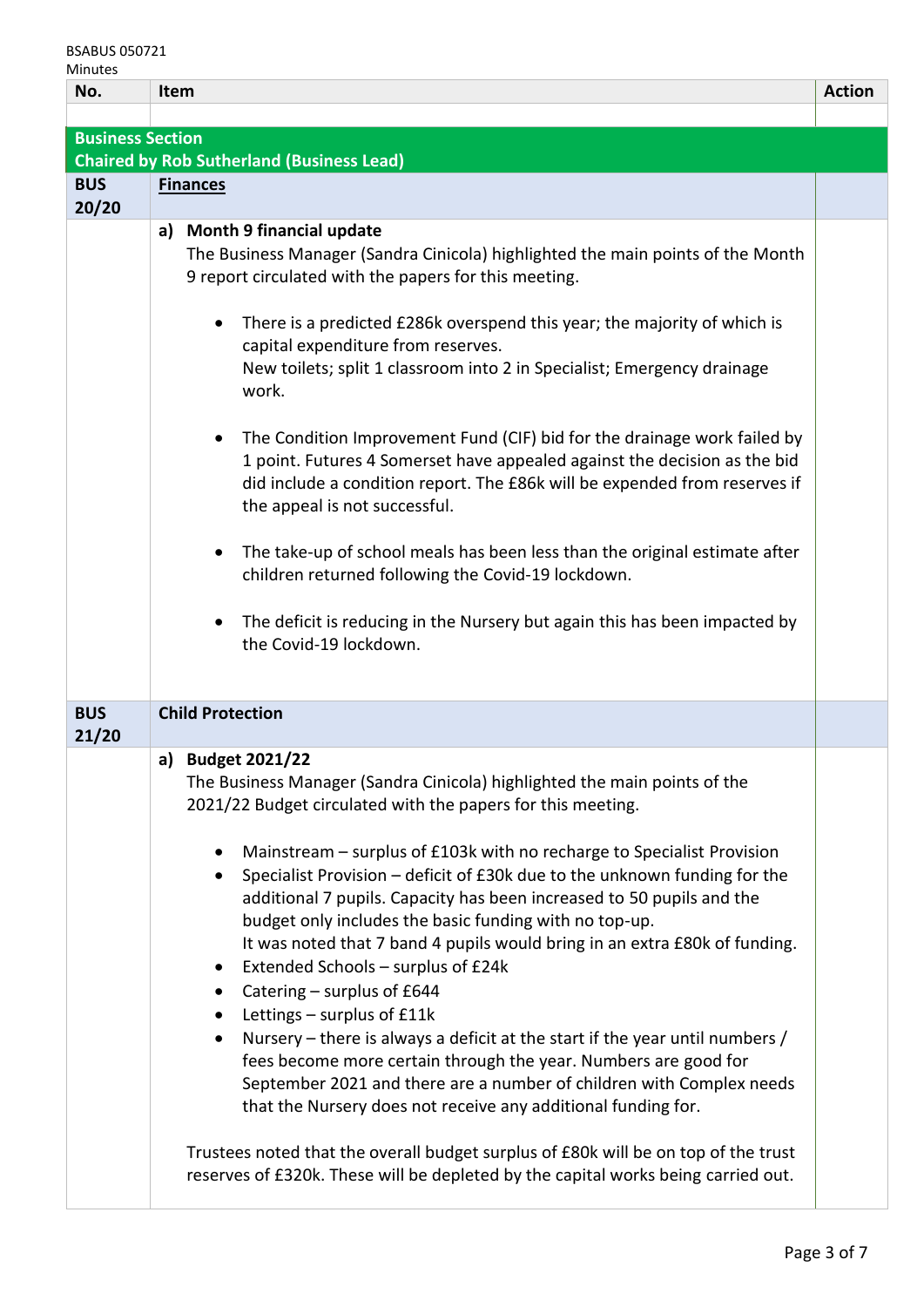| No.        | Item                                                                                                  | <b>Action</b> |  |
|------------|-------------------------------------------------------------------------------------------------------|---------------|--|
|            | A Governor asked about the outturn for the Nursery over the last 2 years?                             |               |  |
|            | Details are not known yet. The Nursery operates with 19 members of staff.                             |               |  |
|            |                                                                                                       |               |  |
|            | A Governor asked about the cost of repairing the "hidden" flat roof? Details are                      |               |  |
|            | not known yet. The warranty on the original buidling work ran out in 2019. It will                    |               |  |
|            | be included in a CIF bid next year.                                                                   |               |  |
|            | Martin Hooper proposed that governors approve budget expenditure of                                   |               |  |
|            | £3,411,531.00 for 2021/22. Seconded by Julie Summerhayes and approved by                              |               |  |
|            | all present.                                                                                          |               |  |
|            | <b>Abstentions: 0</b><br>For: 13<br>Against: 0                                                        |               |  |
|            |                                                                                                       |               |  |
|            | Governors recorded their thanks to Jean Bailey and the finance team for their                         |               |  |
|            | work on producing the budget.                                                                         |               |  |
|            |                                                                                                       |               |  |
| <b>BUS</b> | <b>Staffing</b>                                                                                       |               |  |
| 22/20      |                                                                                                       |               |  |
|            | The Business Manager (Sandra Cinicola) gave a verbal report on staffing in the                        |               |  |
|            | Academy.                                                                                              |               |  |
|            |                                                                                                       |               |  |
|            | Appointments                                                                                          |               |  |
|            | Resignations                                                                                          |               |  |
|            |                                                                                                       |               |  |
|            | See the organisation chart circulated prior to the meeting for details.                               |               |  |
|            | It was noted that all staffing is in place for September 2021.                                        |               |  |
|            |                                                                                                       |               |  |
|            |                                                                                                       |               |  |
| <b>BUS</b> | <b>Premises</b>                                                                                       |               |  |
| 23/20      |                                                                                                       |               |  |
|            | The Business Manager (Sandra Cinicola) gave a verbal report on the Academy                            |               |  |
|            | premises.                                                                                             |               |  |
|            | Details of work completed / scheduled was in the Finance report.                                      |               |  |
|            | Work scheduled for the summer will not impact the Nursery or Extended School                          |               |  |
|            | activities that continue throughout the holiday.                                                      |               |  |
|            |                                                                                                       |               |  |
|            | The Cleaning contract has been retendered and a new contractor has been appointed                     |               |  |
|            | to start in September 2021.                                                                           |               |  |
|            |                                                                                                       |               |  |
|            |                                                                                                       |               |  |
| <b>BUS</b> | <b>Health and Safety</b>                                                                              |               |  |
| 24/20      |                                                                                                       |               |  |
|            | The Business Manager (Sandra Cinicola) gave a verbal report on the Health & Safety<br>in the Academy. |               |  |
|            |                                                                                                       |               |  |
|            | Educating Safely have carried out a H&S visit.<br>$\bullet$                                           |               |  |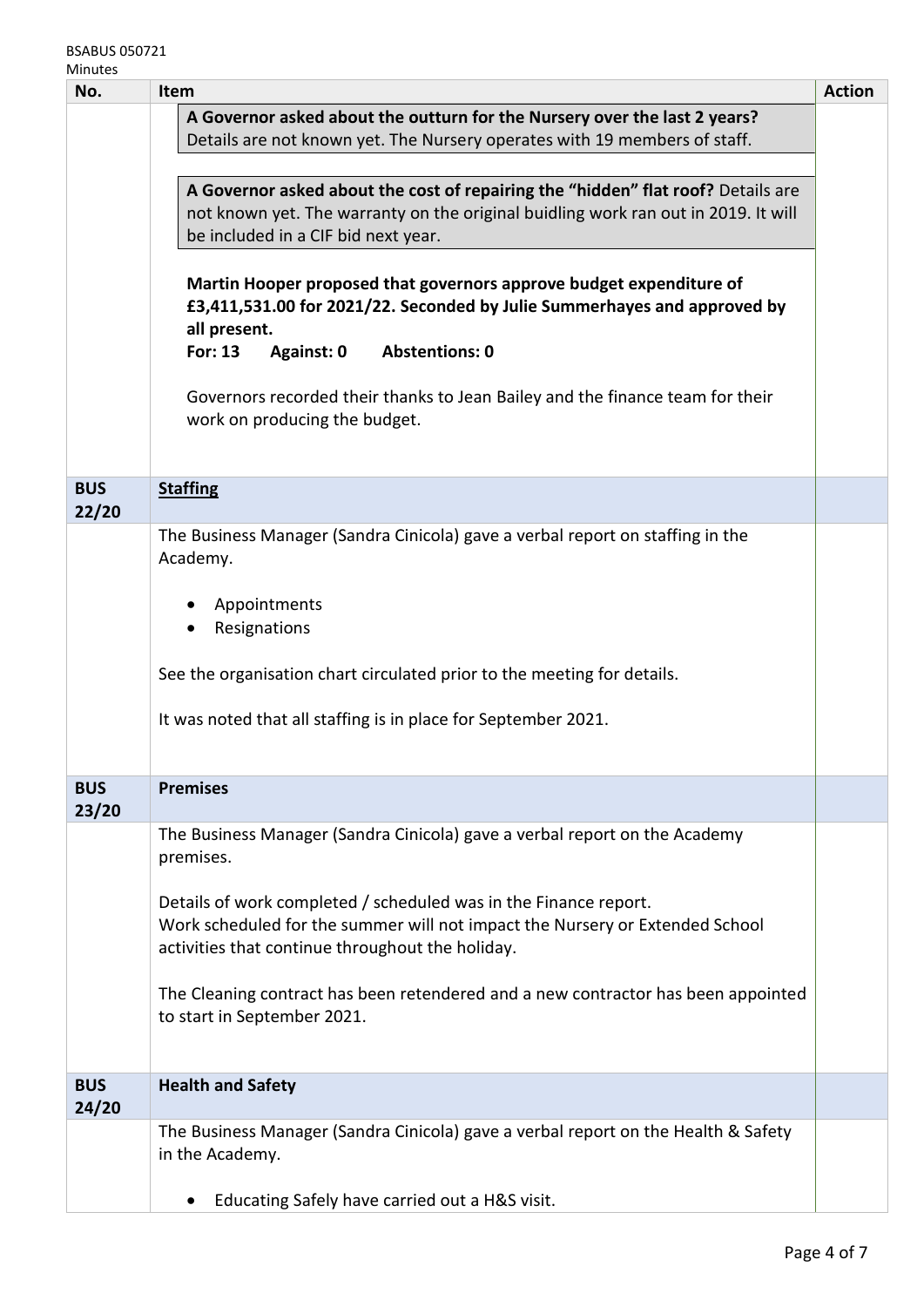## BSABUS 050721

| Mınut |  |
|-------|--|
|-------|--|

| No.                 | Item                                                                                                                                                                                                                                                                           | <b>Action</b> |
|---------------------|--------------------------------------------------------------------------------------------------------------------------------------------------------------------------------------------------------------------------------------------------------------------------------|---------------|
|                     | A Fire Safety audit has been carried out and a report / action plan will be<br>$\bullet$<br>submitted at the next business themed meeting.<br>Action - Fire safety audit action plan.<br>The Covid-19 Risk Assessments are being kept up-to-date.<br>$\bullet$                 | <b>SC</b>     |
| <b>BUS</b><br>25/20 | <b>Themed Policies</b>                                                                                                                                                                                                                                                         |               |
|                     | a) Policy Grid<br>The Clerk (Greg Jones) highlighted that there was only on business themed policy<br>that needs to be reviewed once the chair is able to visit the school and inspect<br>the Premises Management documents.<br>b) Policies to approve<br>None                 |               |
|                     | <b>Governor Meeting - Final Section</b>                                                                                                                                                                                                                                        |               |
|                     | <b>Chaired by Julie Summerhayes (Chair of Governors)</b>                                                                                                                                                                                                                       |               |
| G101/20             | <b>Minutes of Previous Meeting</b>                                                                                                                                                                                                                                             |               |
|                     | Helen Keast proposed that Governors approve the minutes of the meeting 14 June<br>2021. Seconded by Jenny Moore and approved by all present.<br>For: $8$<br>Against: 0<br><b>Abstentions: 5</b><br>[Governors not present at the meeting abstained from approving the minutes] |               |
| G102/20             | <b>Papers for Information</b>                                                                                                                                                                                                                                                  |               |
|                     | SSE Governors training programme - Autumn 2021.                                                                                                                                                                                                                                |               |
| G103/20             | <b>Matters Arising</b>                                                                                                                                                                                                                                                         |               |
|                     | <b>Expenditure of Catch-up premium.</b><br>a)<br>The report has been circulated with the papers for next week's Board meeting.                                                                                                                                                 |               |
| G104/20             | <b>Governors Visits and Training</b>                                                                                                                                                                                                                                           |               |
|                     | a) Governors Visits' to School<br>MH - Specialist staff Interviews<br>JS - Fortnightly meeting with the Headteacher.                                                                                                                                                           |               |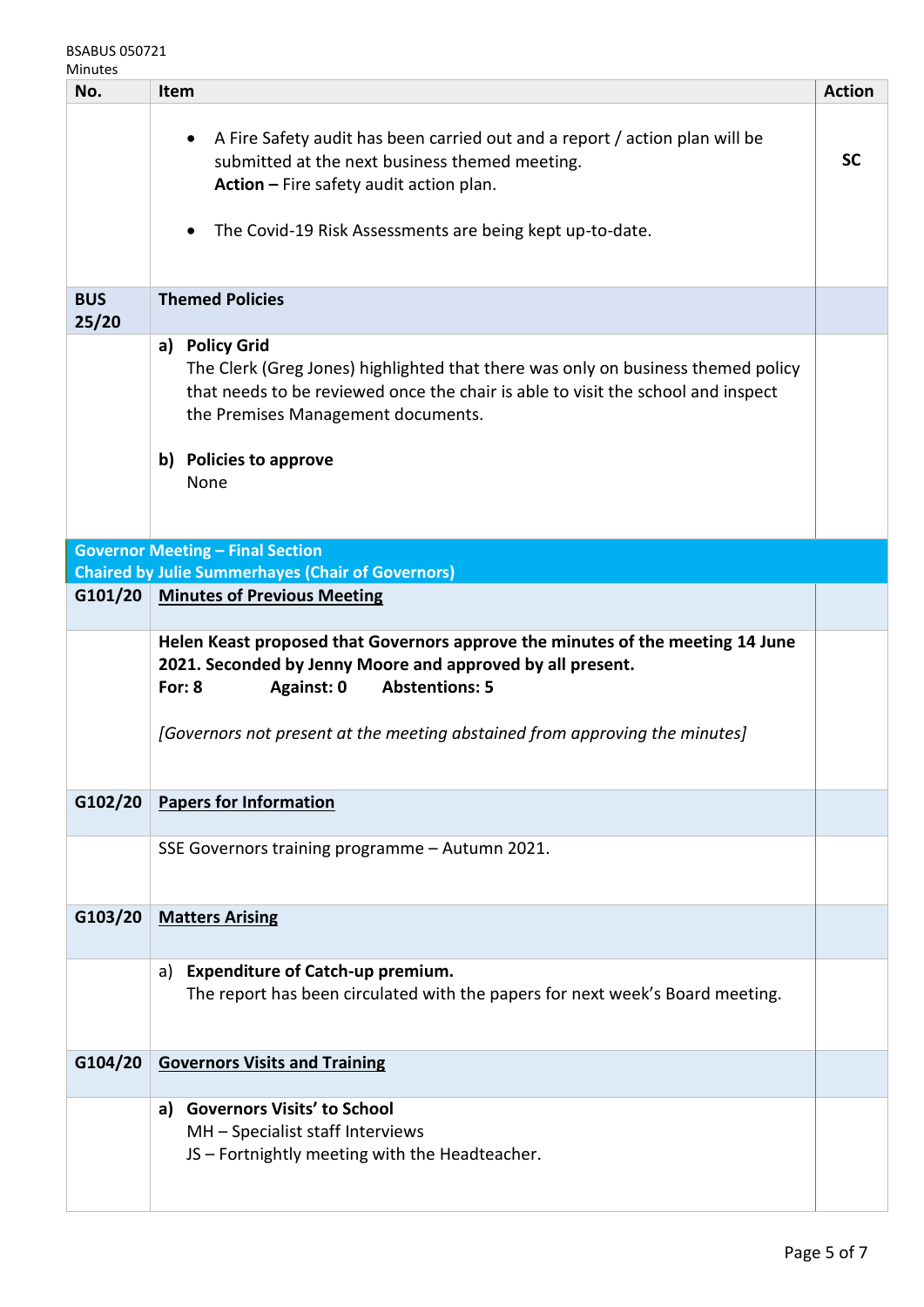BSABUS 050721 Minutes

| iviinutes |                                                                                                                                                                                                                                                                                                            |               |
|-----------|------------------------------------------------------------------------------------------------------------------------------------------------------------------------------------------------------------------------------------------------------------------------------------------------------------|---------------|
| No.       | Item                                                                                                                                                                                                                                                                                                       | <b>Action</b> |
|           | b) Engagement with Senior and Subject leaders<br>Governors discussed the format of the walking / talking visits and meetings that<br>they can carry out with senior staff and subject leaders next year.<br>Please email the head teacher if you have any thoughts or suggestions.<br>c) Governor Training |               |
|           | GJ - Clerks Briefing<br>AT - Academies Briefing from Stone King<br>HF - Governor's induction part 2                                                                                                                                                                                                        |               |
| G105/20   | <b>Procedural Matters</b>                                                                                                                                                                                                                                                                                  |               |
|           | a) Clerks Briefing<br>The Clerk highlighted the main points of the Briefing notes circulated with the<br>papers for this meeting.                                                                                                                                                                          |               |
| G106/20   | <b>Any Other Business</b>                                                                                                                                                                                                                                                                                  |               |
|           | None.                                                                                                                                                                                                                                                                                                      |               |
| G107/20   | Date, time, and place of the next meeting                                                                                                                                                                                                                                                                  |               |
|           | The next meeting of the Board of Governors will be on<br>Monday 12 July 2021 - MTaL / AGM<br>Via Microsoft Teams<br>All meetings will start at 6.00pm                                                                                                                                                      |               |
|           |                                                                                                                                                                                                                                                                                                            |               |

| <b>Audit Section</b><br><b>Chaired by Rob Sutherland (Business Lead)</b> |                                                                                                                                                                                                                                                                                                                                        |  |  |  |
|--------------------------------------------------------------------------|----------------------------------------------------------------------------------------------------------------------------------------------------------------------------------------------------------------------------------------------------------------------------------------------------------------------------------------|--|--|--|
| <b>Manager</b>                                                           | This section excludes members of School staff – other than the Accounting Officer and Business                                                                                                                                                                                                                                         |  |  |  |
| <b>BUS</b><br>26/20                                                      | <b>Internal Scrutiny</b>                                                                                                                                                                                                                                                                                                               |  |  |  |
|                                                                          | <b>Responsible Officer Reports</b><br>a)<br>The Business Manager (Sandra Cinicola) highlighted the main points of the<br>Responsible Officer Reports circulated with the papers for this meeting.<br><b>Financial Controls and Reports</b><br>$\bullet$<br>A copy of the Annual Accounts has now been posted to the school<br>website. |  |  |  |